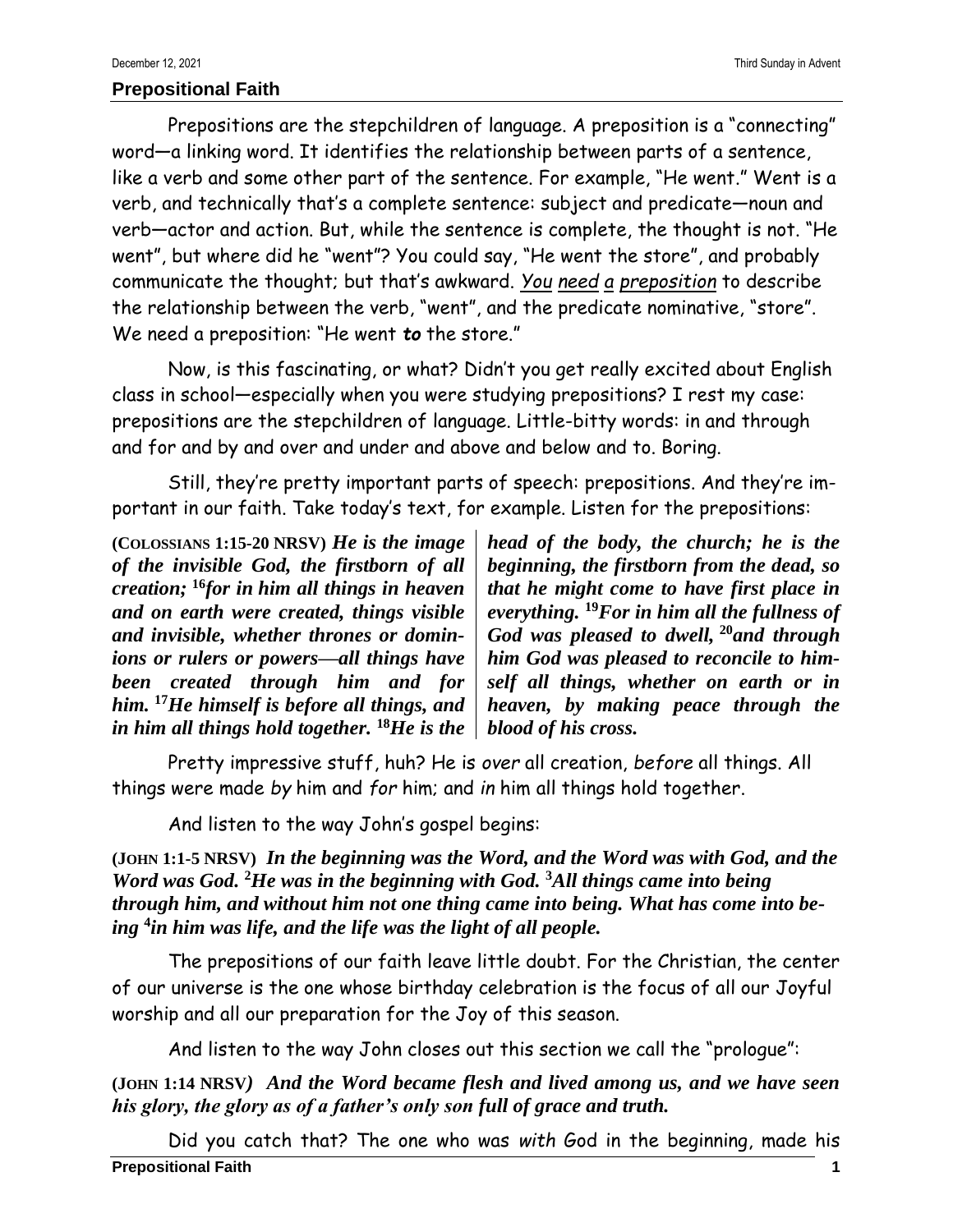dwelling *with us*! And not only did he come *among* us; he became flesh, *like* us.

A Gallup Poll was released on the first Sunday of Advent 25 years ago. A random telephone interview was conducted with 1,006 adults. Those interviewed were asked, "What makes Christmas important for you?" 33% of the people polled said the birth of Jesus was what makes Christmas important. 44% said family time is what makes Christmas important.

The poll suggests that we won't let a little religion get in the way of a really big holiday. I heard about two women walking down the street in Chicago looking in store windows trying to find Christmas presents. One of them saw a nativity scene in one of the store windows. She turned to her friend and said, "Would you look at that. The church is even trying to get a piece of Christmas."

It is significant to note that those who identified themselves as Christians responded differently than others: 37% of Christians said the one thing that was most important about Christmas was the birth of Jesus—slightly more than one in three. Not only was there a difference in the way believers and non-believers responded, but there also was a difference in the generations. 26% of those in the age group 18-34 said Jesus' birth was most important, while 39% of those age 65 or older said Jesus' birth was most important. William Willimon, Dean of Chapel at Duke University said, in response to the poll, "The studies show we really don't know why we are singing 'Joy To The World.'"<sup>1</sup>

And why *are* we singing, "Joy to the World?" "The *Lord* is come". The one Matthew says is the fulfillment of Isaiah's ancient prophecy: "A virgin will conceive and bear a son, and will call his name 'Immanuel': 'God with us'."

How is "God is *with* us?" Jesus declared Himself to be Bread to eat, and Light in which to walk. He said He is the Door to all good things, He is the Good Shepherd to lead us, and to seek us when we go astray. He said He is the Vine in which all life resides, and we are branches that need to abide in Him for that life. He said He is the Way, the Truth and the Life; and even though we are appointed for death and the judgment, He is the Resurrection and the Life, and he that believes in Him, though he were dead, yet shall he live and never die.

One of my favorite Christmas stories is one I've told at the Lord's Table on more than one Christmas Eve. It's a story about a man: a good man, but not a particularly religious man. He was a good provider, a gentle father, and a sensitive husband; but when it came to religion, he was a cynic. He reasoned, "If God is real, and if God is good, why doesn't he do something about all the human pain and suffering?" "If there *is* a God, he doesn't care," he thought.

<sup>1</sup> *(David Briggs, AP Writer, The Daily Record. San Marcos, TX, December 1, 1996, p. 2C.)*